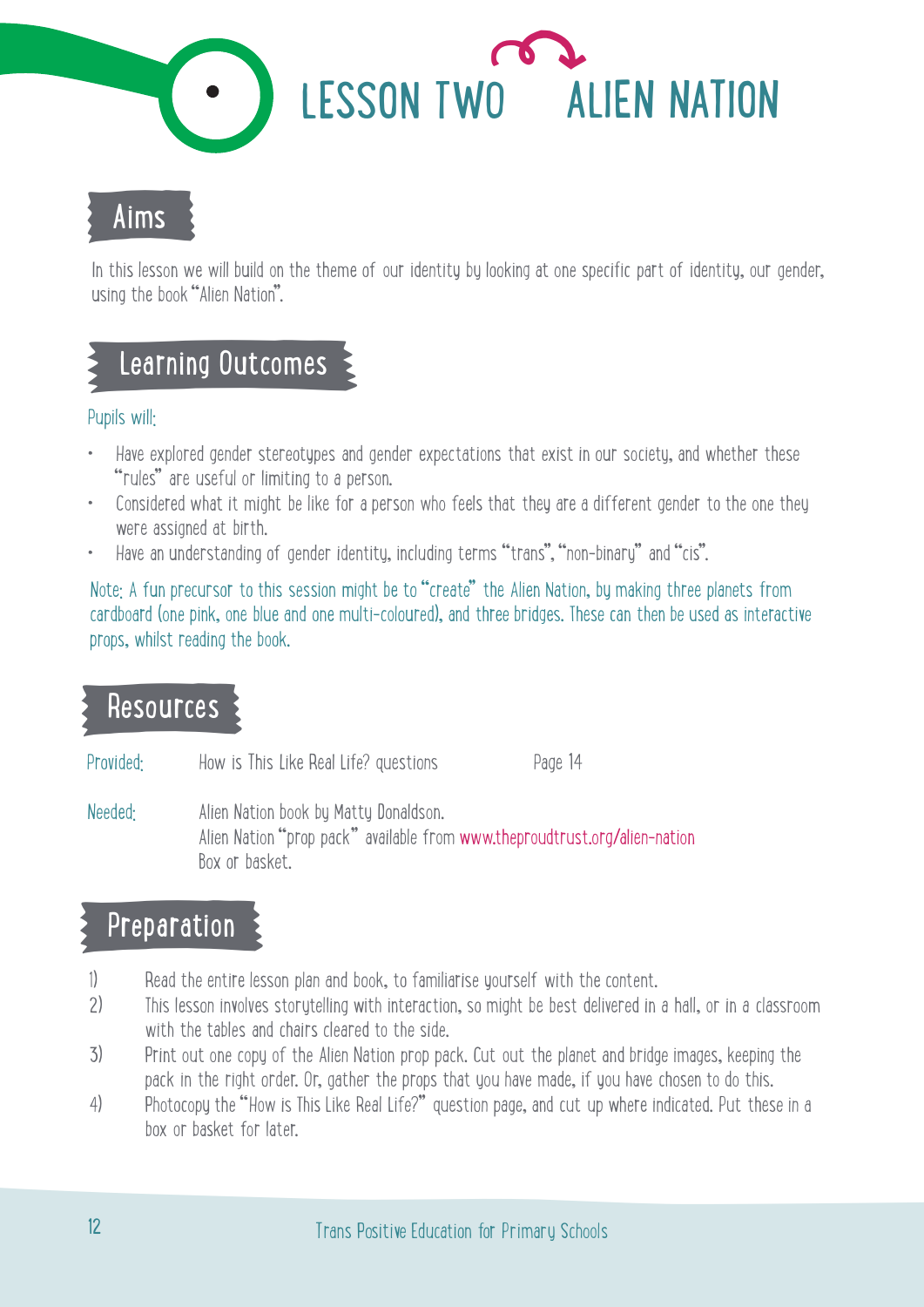### $\ge$  Procedure (total one hour)  $\ge$

| Time                            | Activity               | Method                                                                                                                                                                                                                                                                                                                |
|---------------------------------|------------------------|-----------------------------------------------------------------------------------------------------------------------------------------------------------------------------------------------------------------------------------------------------------------------------------------------------------------------|
| $5\phantom{.0}$<br>mins         |                        | Introduction   Have all the children sat on the floor, in a circle. Introduce the topic by reading the<br>aims of the lesson.                                                                                                                                                                                         |
| 35<br>mins                      | <b>Alien</b><br>Nation | Read the book "Alien Nation" in its entirety, asking the questions where prompted<br>and using the props from the printed prop pack (or the ones you have made) to<br>make the reading interactive with the pupils.                                                                                                   |
| 15<br>mins                      | Like Real<br>Life?     | How is This Using the questions you have already cut up and prepared, one-by-one, have the<br>children select the questions from the box or basket, and discuss the topic that<br>gets selected for as long as it feels useful.<br>You could also use the Alien Nation "Exploring Gender" poster included in the pack |
|                                 |                        | to continue your discussions.                                                                                                                                                                                                                                                                                         |
|                                 |                        | You might also use the Alien Nation "Trans" poster included in the pack to discuss<br>the meanings of other words that have the prefix "trans"<br>Transport<br>A word that can mean:<br>*To cross over<br>*To go through<br>*To change from one thing to anoth<br>Read<br>our story                                   |
|                                 |                        |                                                                                                                                                                                                                                                                                                                       |
| $\overline{\mathbf{5}}$<br>mins | Plenary                | Bring the discussion to an end.<br>Questions to ask the group:<br>• What have you enjoyed?<br>• What have you learned?                                                                                                                                                                                                |